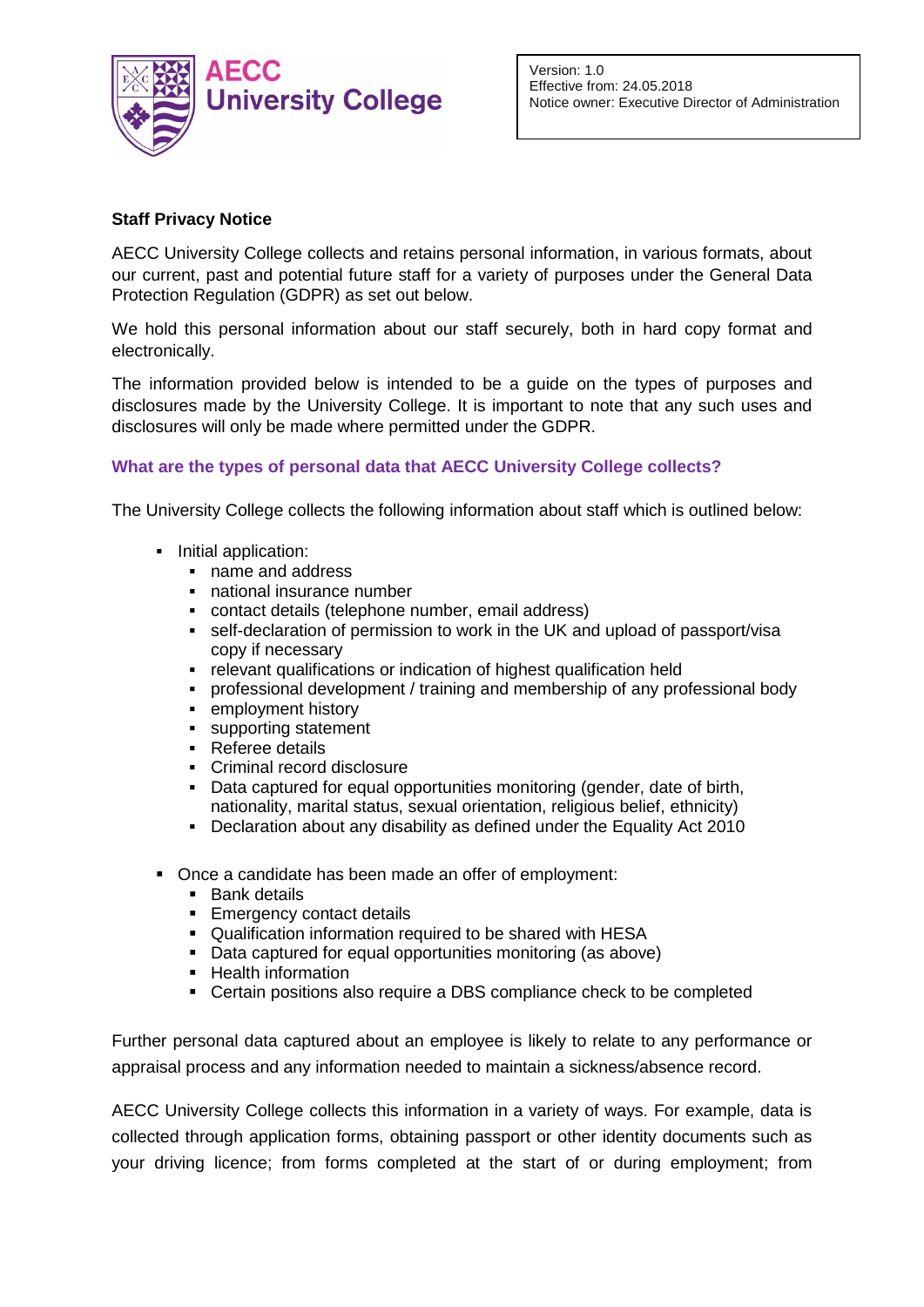

correspondence with the member of staff; or through interviews, meetings or other assessments. In some cases, the University College collects personal data about staff from third parties, such as references supplied by former employers. Data is stored in a range of different places, including in personnel files, in the University College's HR management systems and in other IT systems (including our email system).

# **Why do we process personal data?**

AECC University College needs to process certain personal data about its staff for a number of administrative purposes:

- Managing Human Resources processes such as recruitment, payment of salaries and pensions, performance management, and training and development;
- **Providing facilities such as the IT service and library services;**
- **Monitoring equal opportunities:**
- **Preventing and detecting crime, such as using photographs on ID Cards;**
- **Providing communications about University College news and events, such as through** the Parkwood Post;
- **Provision of wellbeing and support services;**
- Compliance with legal obligations such as making external/statutory returns to the Higher Education Statistics Agency (HESA);

The University College processes sensitive personal data for a number of administrative purposes:

- **Equal opportunities monitoring;**
- Managing Human Resources processes such as administering Sick Pay and Sick Leave schemes, managing absence, administering Maternity Leave and related pay schemes;
- Managing a safe environment and ensuring fitness for work;
- Managing obligations under Equal Opportunities legislation;
- Provision of occupational health and wellbeing services to individuals;

If a member of staff has any concerns about the release of work-related contact information they should contact HR at [hrhelpdesk@aecc.ac.uk.](mailto:hrhelpdesk@aecc.ac.uk) Profiles for senior and academic staff will normally be available online.

## **What is the legal basis of the processing?**

AECC University College will process personal information for a range of contractual, legal and public interest purposes as well as the legitimate interests of the University College.

AECC University College needs to process data to enter into an employment contract with its staff and to meet its obligations under that contract. It needs to process data to provide pay in accordance with your employment contract and to administer benefits, pension and other entitlements.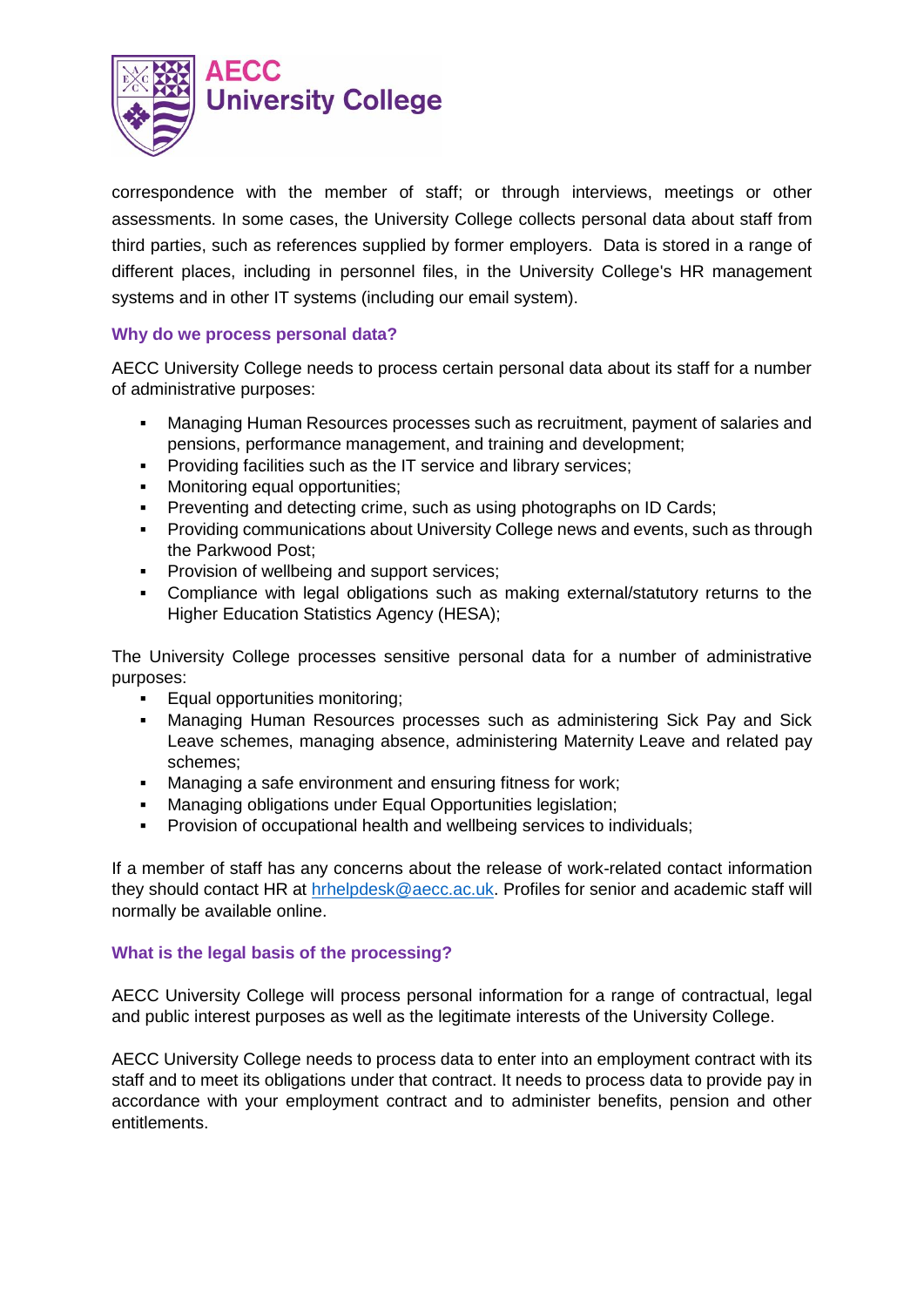

In some cases, AECC University College needs to process data to ensure that it is complying with its legal obligations. For example, it is required to check an employee's entitlement to work in the UK, to deduct tax, to comply with health and safety laws and to enable employees to take periods of leave to which they are entitled.

In other cases, the organisation has a legitimate interest in processing personal data before, during and after the end of the employment relationship.

## **Who do we share data with?**

Unless a member of staff has opted out, we may disclose limited staff data to a variety of recipients including:

- our employees and contractors where there is a legitimate reason for their receiving the information (including service providers such as external legal advisers);
- current, past or potential employers of our staff (to provide or obtain references);
- **•** professional and regulatory bodies;
- government departments and agencies where we have a statutory obligation to provide information (e.g. Her Majesty's Revenue and Customs (HMRC), the Office for Students (OfS), the Higher Education Statistics Agency (HESA), the Home Office (in connection with UK visas and immigration);
- the Disclosure and Barring Service (DBS) where we require a DBS check for certain roles
- third parties who work with us to provide staff support services (e.g. counselling and occupational health services);
- external organisations including funders and third party clients (for example, where our member of staff is named as part of a research application for external funding or is to be involved in providing consultancy services to an external organisation);
- crime prevention or detection agencies (e.g. the police, security organisations, Department for Works and Pensions and local authorities);
- **FILM** FIRM THE TERRIT CONTROLLET THE TERRIT CONSET THE MET IS THERE THE THERE THE TERRIT OF there is a legitimate reason for the disclosure);
- representatives of a current, former or potential member of staff (but only where we have consent from the member of staff or there is a legitimate basis for the disclosure);
- internal and external auditors;
- debt collection and tracing agencies;
- courts and tribunals;
- **If** local and central government.

If we require your consent for any specific use of your personal information, we will collect it at the appropriate time and you can withdraw this at any time. We will not use your personal information to carry out any wholly automated decision-making that affects you.

We will provide references about you to external enquirers or organisations where you have requested or indicated that we should do so.

Other than as set out above, we will not normally publish or disclose any personal information about you to other external enquirers or organisations unless you have requested it or consented to it, or unless it is in your vital interests to do so (e.g. in an emergency situation).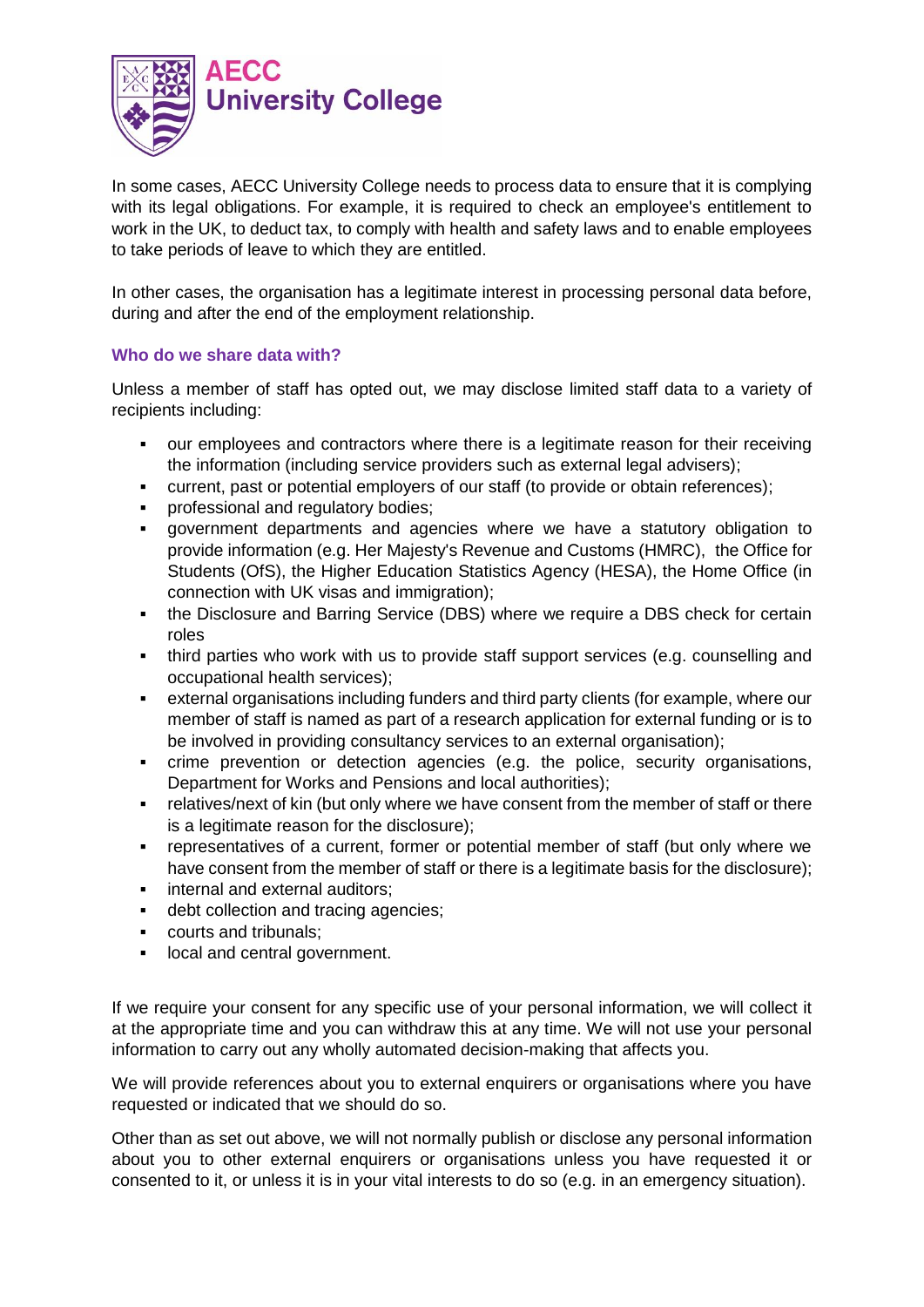

### **HESA**

We will send some of the staff information we hold to the Higher Education Statistics Agency (HESA). This does not include the name or contact details of staff. HESA collects and is responsible for the database in which HESA staff records are stored. HESA uses that information in its own right – to publish statistics about staff in higher education, for example. HESA also processes the information held in the databases for other organisations. The GDPR also applies to HESA.

If a member of staff provides us with information about their disability status, ethnicity, sexual orientation, gender reassignment, parental leave or religion, this will be included in the HESA staff record. This helps to make sure people are being given equal opportunities and to prevent unlawful discrimination. HESA will not use this information in any way to make decisions about you.

For more information about the way HESA use staff information please visit the [HESA website](https://www.hesa.ac.uk/about/regulation/data-protection/notices) which contains the staff collection notice.

### **How can personal information be accessed?**

Staff have the right to access the personal information that is held about them by AECC University College. Please contact [hrhelpdesk@aecc.ac.uk](mailto:hrhelpdesk@aecc.ac.uk) if you would like to see the information that we hold about you.

Staff also have the right to ask us to correct any inaccurate personal information we hold about, to delete personal information, or otherwise restrict our processing, or to object to processing or to receive an electronic copy of the personal information that we hold.

### **How long is personal data kept?**

We store personal information as part of the staff record for the duration of employment. After leaving certain records pertaining to the employment are retained indefinitely so that the details of that employment can be confirmed and for statistical or historical research.

### **Staff rights under the GDPR**

Under the GDPR staff have the following rights as an individual:

- a. to obtain access to, and copies of, the personal data that we hold;
- b. to require that we cease processing personal data if the processing is causing damage or distress;
- c. to require us not to send marketing communications;
- d. to require us to correct the personal data we hold if it is incorrect;
- e. to require us to erase personal data;
- f. to require us to restrict our data processing activities;
- g. to receive from us the personal data which was provided to us, in a reasonable format specified by you, including for the purpose of it being transmitted to another data controller;
- h. to object, on grounds relating to the staff member's particular situation, to any of our particular processing activities where you feel this has a disproportionate impact on their rights.